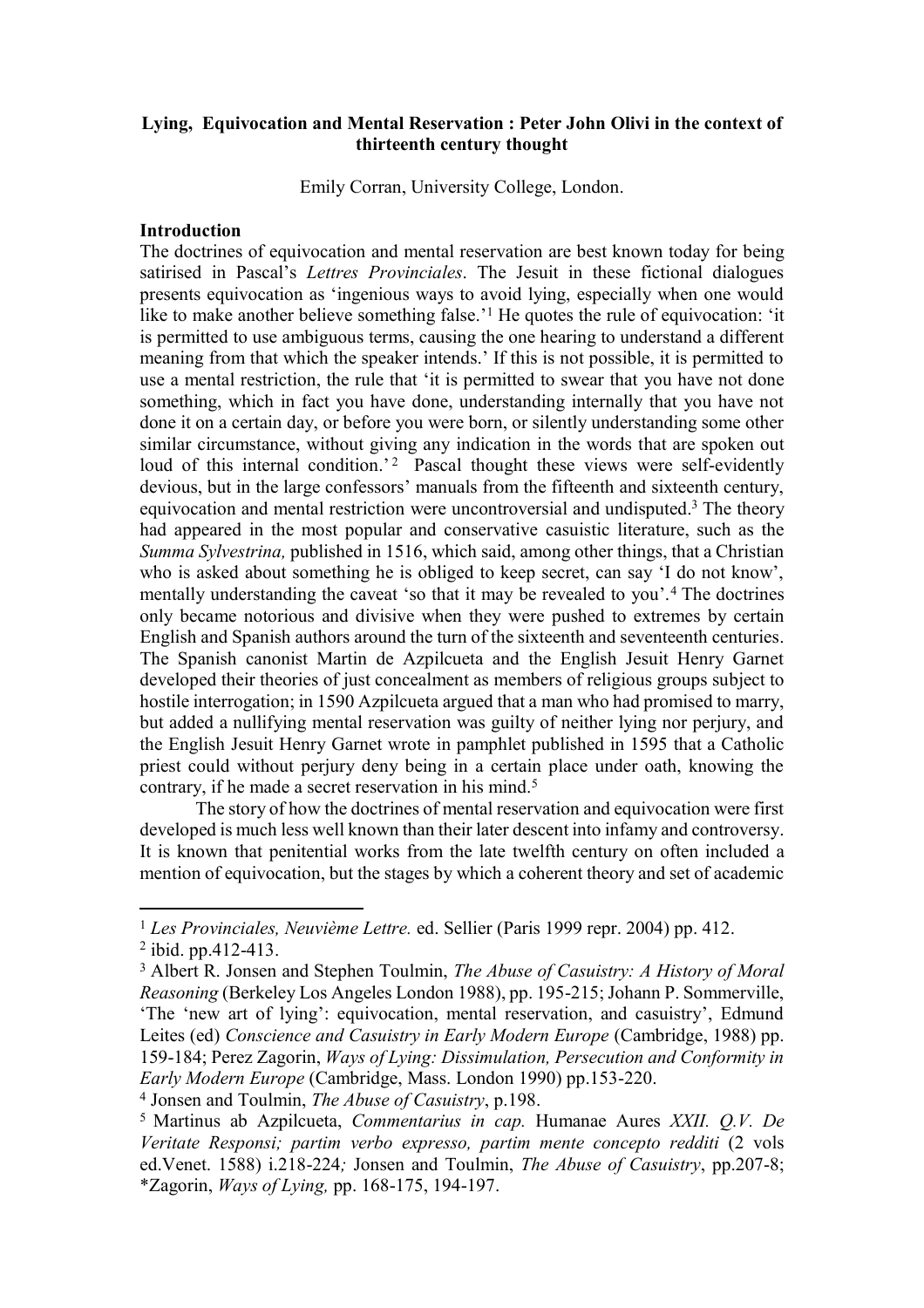arguments in favour of just equivocation were developed has not been charted. This article considers the contribution of one particular early theorist of equivocation and mental reservation, Peter John Olivi, who drew on an existing intellectual tradition of discussing practical problems and situational dilemmas, but was the first scholastic to generalise from these cases into coherent moral principles about lying and telling the truth. It will consider Olivi's debt to existing intellectual discussions of lying and the extent of his innovation.

In addition to his famous writings on prophecy and poverty, Olivi's more applied moral theology has attracted scholarly attention in the last thirty years.<sup>6</sup> In particular his writings on economy and usury has been the subject of several studies, initially because Olivi proved influential on later moral theologians; <sup>7</sup> subsequent studies have helped to situate his thought within the values and concepts of his own period. <sup>8</sup> Similar points can be made in the case of the morality of lying – Olivi's works on equivocation and mental restriction anticipated later arguments on the subject, but were also rooted in the thought-world of two existing traditions of practical moral theology, Bible commentary and confessional literature. Olivi was thus an important transitional figure in the doctrine of equivocation: he elevated what had previously been a set of special cases of conscience into general moral theories.

## **Ethical Thought about Lying**

In the background of all scholastic and penitential discussion of lying in the high middle ages, there was a standard set of teachings consisting of three widely endorsed principles. <sup>9</sup> First, lying, defined as a deliberate falsehood told with intent to deceive, is

<sup>6</sup> See articles in Alain Boureau, Sylvain Piron (eds) *Pierre de Jean Olivi. Pensée scolastique, dissidence spirituelle et société,* (Paris 1999); for a comprehensive bibliography of recent scholarship on Olivi, see bibliography in Catherine König-Pralong, Olivier Ribordy, Tiziana Suarez-Nani (eds), *Pierre de Jean Olivi – Philosophe et Théologien,* Actes du colloque de philosophie médiévale. 24-25 octobre 2008, Université de Friburg. *Scrinium Friburgense 29* (Freiburg 2009); bibliography and editions 2004-2012 are provided by Catherine König-Pralong, Antonio Montefusco, Sylvain Piron et Juhana Toivanen, 'Bibliographie des travaux récents sur Olivi, 2004- 2012 ', *Oliviana* [Online], iv, 2012, published 14 mars 2013, consulted 18 November 2013. URL : http://oliviana.revues.org/696.

<sup>7</sup> Amleto Spicciani, 'Gli Scritti sul Capitale e Sull'interesse di Fra Pietro di Giovanni Olivi: Fonti per la storia del pensiero economico medioevale' *Studi Francescani* 73.3- 4 (1976) 289-325' idem, 'Sant'Antonino, San Bernardino e Pier di Giovanni Olivi nel pensiero economico medioevale', *Economia e Storia* 19 (1972): 315-341; Franco Mormando, *The Preacher's Demons: Bernardino of Siena and the Social Underworld of Early Renaissance Italy* (Chicago London 1999) p.37.

<sup>8</sup> See Odd Langholm on Olivi's discussions of interest, *Economics in the Medieval Schools: Wealth, Exchange, Value, Money and Usury according to the Paris Theological Tradition 1200-1350* (Leiden New York Köln 1992) pp.370-372; Giacomo Todeschini, *Ricchezza Francescana: dalla povertà voluntaria alla società di mercato*  (Bologna 2004) pp. 117-124; Sylvain Piron, Introduction to *Pierre de Jean Olivi: Traité des Contrats* (Paris 2013); for discussion of Olivi's method in Bible commentary and his sources, see Fortunato Iozzelli, 'La parabola del buon samaritano (Lc 10, 25-37) in Pietro de Giovanni Olivi', *Studi Francescani* 107 (2010): 61-88.

<sup>9</sup> cf. A.M. Landgraf, 'Definition und Sündhaftigkeit der Lüge nach der Lehre der Frühscholastik' *Zeitschrift für katholische Theologie* 63 (1939): 50-85, 157-180; S.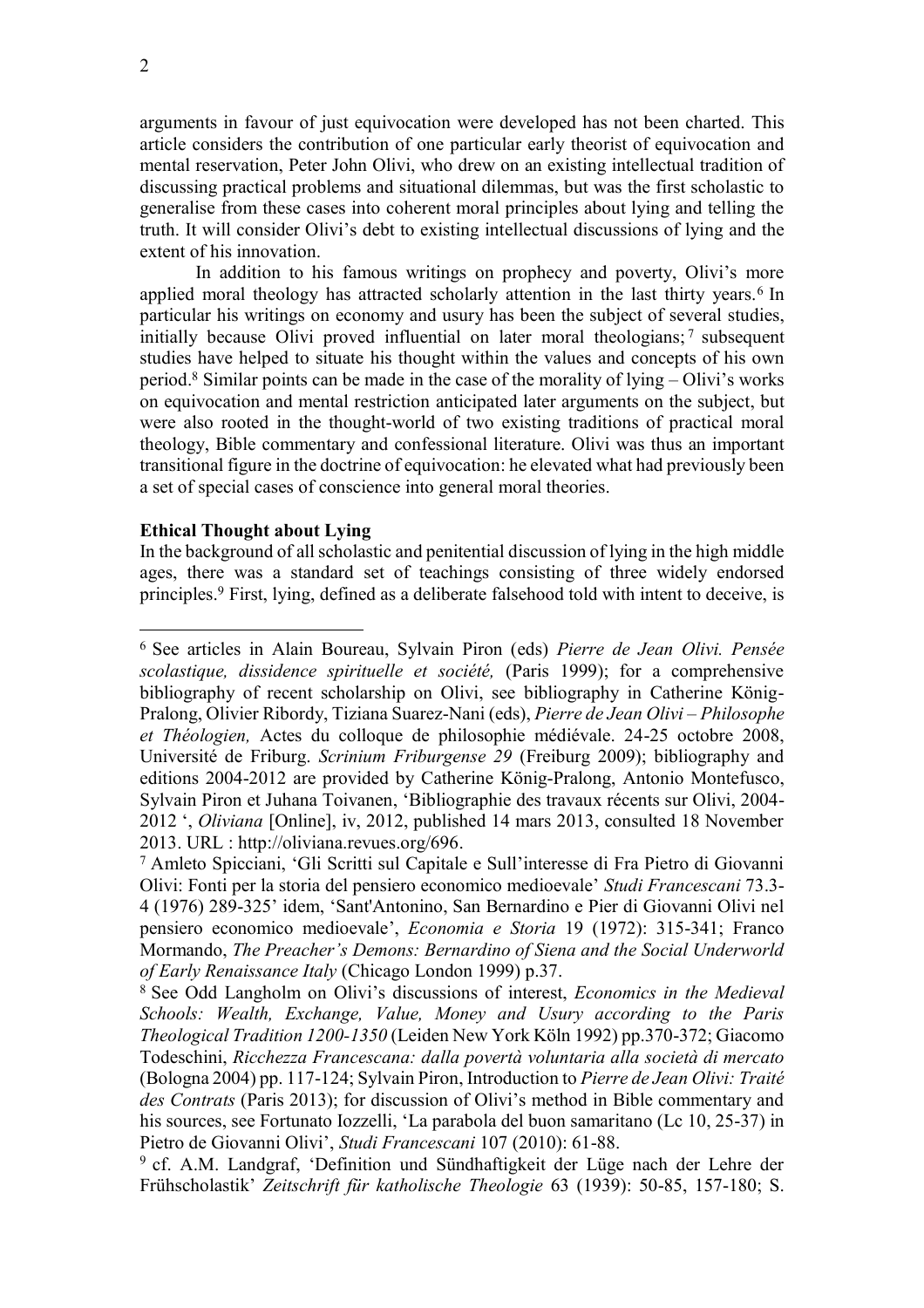always a sin and can never be justified; second, in normal circumstances, there is no absolute obligation to reveal the whole truth: people should aim to be just and charitable in their communications, but if it would be better to conceal a fact, this is permissible and advisable.<sup>10</sup> Augustine illustrated the principle with the case of the murderer at the door. Someone accosted by a murderer seeking his victim could never justly lie, but equally he would be morally obliged not to disclose the victim's true whereabouts.<sup>11</sup> Augustine's views were widely accepted in the high Middle Ages: his teachings on lying were made accessible by the extracts in Peter Lombard's *Sentences* and Gratian's *Decretum*. <sup>12</sup> Both textbooks endorsed Augustine's views, and in sentence commentaries these principles remained stable and unchallenged. The third rule related to the eighth commandment against false testimony and to actual judicial practice; anyone speaking under oath was obliged to answer questioning and to tell the truth unequivocally. This applied in equal measure to testimony under oath and promises.<sup>13</sup>

These rules were uncontroversial. However, much like modern ethics scholars, university and school masters were interested in exploring difficult cases that seemed to undermine the universality of widely accepted moral rules. Two genres in particular lent themselves to this kind of exercise: Bible commentary and literature for confessors.

#### **Penitential and Confessors' Manuals**

In his *Summa de poenitentia*, Raymond of Penyafort considered the dilemma of the man confronted by a murderer at the door. Asked about the whereabouts of his friend

<sup>10</sup> Augustine stated this most famously in his two short treatises on lying: *De Mendacio* ed. J. Zycha, *CSEL* 41 (Vienna, 1900) and *Contra Mendacium* ed. J. Zycha, *CSEL* 41 (Vienna, 1900). See especially *De Mendacio* 18-20, *Contra Mendacium* 4.

<sup>11</sup> *De Mendacio*, 22-24.

Vecchio, 'Mensonge, simulation, dissimulation. Primauté de l'intention et ambiguité du langage dans la théologie morale du bas moyen age', in *Vestigia, Imagines, Verba: Semiotics and Logic in Medieval Theological Texts (XIIth-XIVth Century). Acts of the XIth Symposium on Medieval Logic and Semantics, San Marino, 24-28 May 1994. (Semiotic and Cognitive Studies, 4),* ed. C. Marmo (Turnhout, 1997) pp.117-132; Irène Rosier-Catach, *La Parole Efficace: Signe, rituel, sacré* (Paris 2004) pp.295-323; M. Colish, 'Rethinking Lying in the Twelfth Century', in *Virtue and Ethics in the Twelfth Century*, eds. I.P. Bejczy and R.G. Newhauser (Leiden, 2005), pp.155-173; Carla Casagrande and Silvana Vecchio, *Les péchés de la langue* (Paris 2007 – translated from Italian, Rome 1991) pp.187-212.

<sup>&</sup>lt;sup>12</sup> Sententiae in IV Libris Distinctae, tomus II, Spicilegium Bonaventurianum 5 (Grottaferrata, Rome 1981) d.38, pp.213-8 ; *Decretum Magistri Gratiani,* ed. E. Friedberg, *Corpus Iuris Canonici* (2 vols., Leipzig, 1879-81), i, C.22, q.2, pp.866-875. <sup>13</sup> The legal oath to tell the truth required litigants to swear to tell the whole truth that they knew, unmixed with falsehood, see, for example, Goffredus of Trani, *Summa in Titulis Decretalium*, (Venice 1564)*,* De Testibus §15, p.211. Both the *Sentences* and the *Decretum* repeat a rule taken from Isidore, that in order to prevent fraud, the words of oaths should be interpreted according to the understanding of the listener, rather than the one talking. 'quacumque arte verborum quis iuret, Deus tamen, qui conscientiae testis est, ita hoc accipit, sicut ille cui iuratur intelligit.' *Decretum* C22 q.5 c.9; *Sententiae* III, D.39 c.11, p.227 ; Lombard and Gratian amend this to the rule that speech under oath should be taken to signify what the speaker and the listener and trustworthy men agree it to mean, which amounted to a prohibition of ambiguity in oaths and testimony under oath.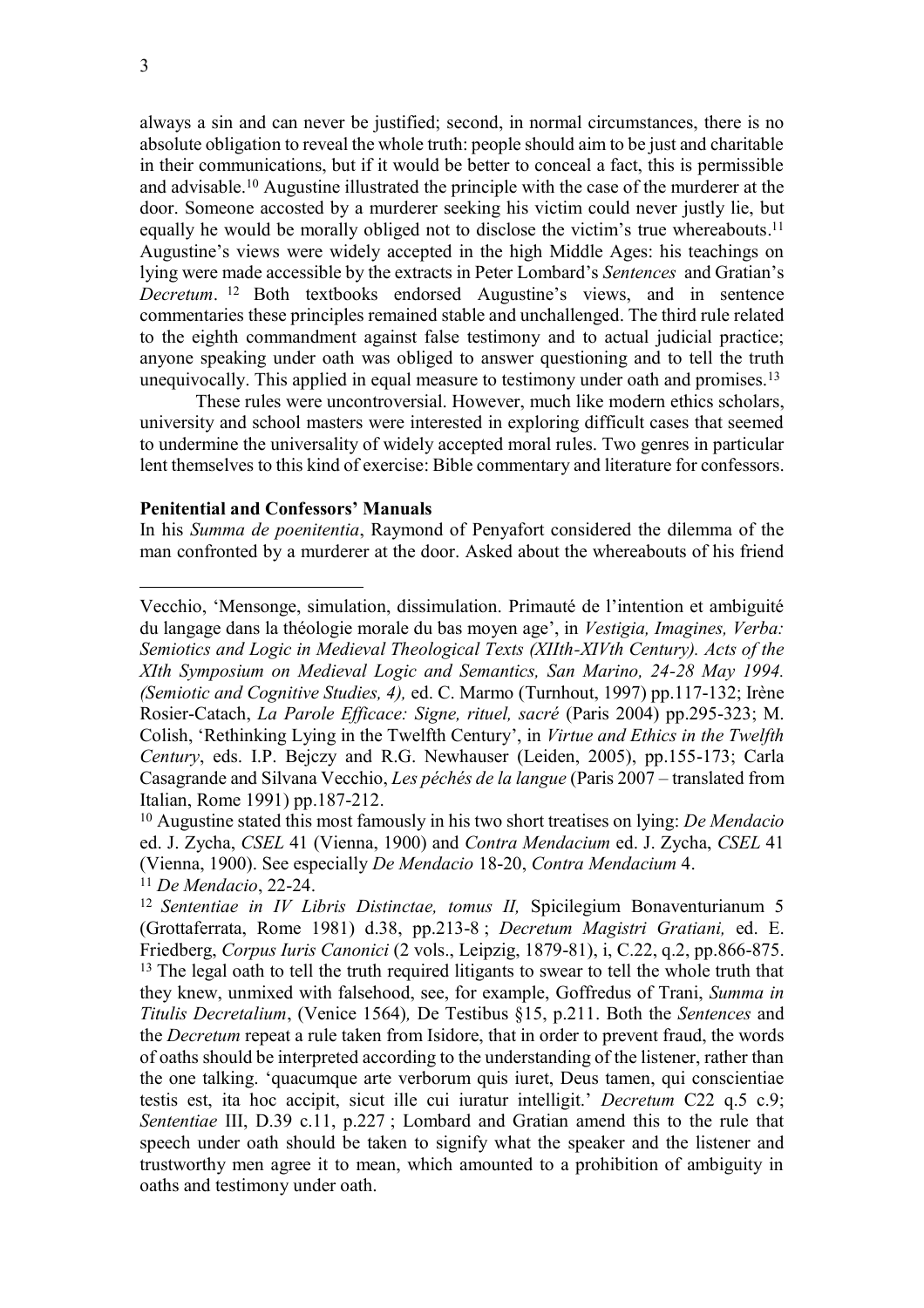hiding within, the man at the door should not lie, said Raymond, but could return an equivocation such as 'Non est hic' (which could mean either 'he is not here', or 'he does not eat here') in order to mislead the questioner.<sup>14</sup> These comments came near the start of a long history of casuistry concerning lying and equivocation in penitential literature and confessors manuals.

From the late twelfth century on, there were several kinds of penitential work. Some were small treatises attached to statutes on confession intended for ordinary priests who were expected to hear confession, but others were bulkier, more academic works covering all aspects of sin, penitence and applied ethics.<sup>15</sup> The latter category, which included works like Peter the Chanter's *Summa de sacramentis et animae consiliis*, and Robert of Courçon's *Summa de penitentia*, included discussions of practical dilemmas, like the murderer at the door, as a means of resolving casuistical problems. <sup>16</sup> It was in these works that the first origins of the doctrine of mental restriction were worked out.

When the morality of lying was discussed in this genre, it with one of two broader agendas. First, scholastics were interested in scenarios which seemed to challenge a moral principle. The case of the murderer at the door falls within this category. Another was the case of the priest asked under oath to reveal the crimes confessed to him. All university masters felt strongly that the confessor should not reveal what was said in confession – it was forbidden in strong terms in Innocent III's constitution, *Omnis utriusque sexus* <sup>17</sup> – but were loath to conclude that the confessor should tell a lie under these circumstances. Aquinas, Bonaventure and Richard of Mediavilla's answer was to suggest that the priest heard confessions and answered questioning in two separate personas. A confessor hears not as a man but as God (ut Deus), and therefore cannot be said to know what was said to him in any personal capacity. When he is questioned in court, his oath only requires him to say what he knows as a man (quod novit ut homo) and so he can truthfully say that he does not know about the crimes confessed to him.<sup>18</sup>

A second category of questions about lying in confessional literature concerned injury and restitution. Do lies and omissions of the truth amount to injuries that must be restored? Two examples in this genre were questions about the vendor's duty to tell

<sup>14</sup> Raymond of Penafort, *Summa de Poenitentia et Matrimonio* (Rome 1603/ repr. Farnborough 1967), Book 1, p.100.

<sup>15</sup> Pierre Michaud-Quantin, *Sommes de casuistique et manuels de confession au moyen âge (XII-XVI siècles)* Analecta Mediaevalia Namurcensia 13 (1962), pp.15-53; Peter Biller and A.J. Minnis (eds) *Handling Sin: Confession in the Middle Ages* (York 1998) pp.8-13.

<sup>16</sup> Peter the Chanter, *Summa de sacramentis et animae consiliis,* ed. Jean-Albert Dugauquier, *Analecta mediaevalia Namurcensia* 4,7, 16, 21*;* Robert of Courçon, *Summa de penitentia*, partially ed. V.L. Kennedy, 'Robert Courson on Penance', *Medieval Studies* 7 (1945): 291-336; cf. John W. Baldwin, *Masters, Princes and Merchants: The social views of Peter the Chanter and his circle* (2 vols, Princeton 1970) ii, pp.241-246.

<sup>17</sup> *Decretales Gregorii IX*, ed. Friedberg, *Corpus Iuris Canonici,* (Leipzig 1879-81, 2 vols) vol.2 Book 5, Tit.38 c.12.

<sup>18</sup> Bonaventure, *IV Sententiarum:* vol.4 of *Opera Omnia*, ed. PP. Collegii a S. Bonaventura (Quarracchi, Florence 1889) D.21. p.2 art.2 q.1; Aquinas, *IV Sententiarum*, D.21 q.3 a.1 qc.1; Mediavilla, *IV Sententiarum* (Venice 1507) D.21 dist.4 q.4, f.114r-114v.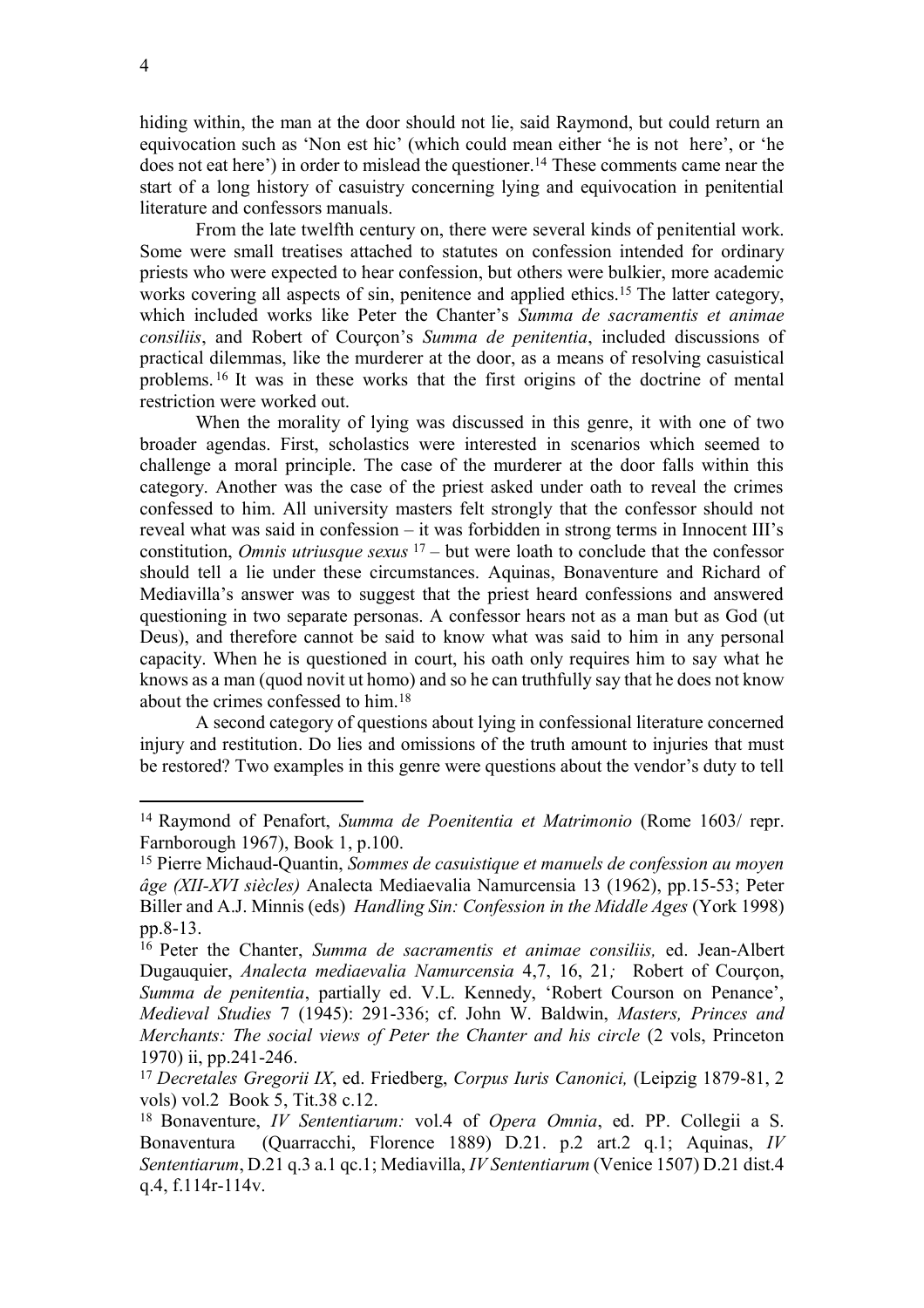his customer about defects in his wares, and a wife's duty to reveal the true parentage of a child born through adultery in the case of a misappropriated inheritance. Both questions were popularly addressed in both practical guides to confessors and in more exclusively academic sentence commentaries and quodlibets, and the most common answer in both cases was that there was no absolute duty to reveal the entire truth.<sup>19</sup> It was in these penitential works that the early theory of equivocation was first developed.

Olivi addressed this kind of question with similar concerns to his contemporaries. He was more permissive than average of lying and concealing the truth, because of his views on the justice of transactions, understood only as an obligation to deliver what was promised. <sup>20</sup> In his treatise on buying and selling, Olivi asked whether a vendor is obliged to reveal a fault in his goods to the buyer. He did not endorse deliberate deception, but argued that the vendor did not have to mention the fault, so long as he charged a just price.<sup>21</sup> In a later question Olivi pushed the principle even further, by saying that merchants who dilute wine with water or artificially moisten pepper and ginger to increase the price should not be held to make restitution unless they charge significantly more than the just price.<sup>22</sup> The only exception to this rule is when all buyers are known to intend to buy pure wine, in which case the vendors would act fraudulently. 23

He also considered the case of an adulterous wife who is advised to conceal the parentage of her son from her husband. Olivi discussed the question in terms of who might be harmed by such a revelation. He argues that the husband and son would be far more harmed by being deprived of the paternal and filial bond, friendship and shared pleasure of what they believe to be a family relationship than in being allowed to remain in ignorance of the 'mere truth of corporeal generation' (sola veritas corporalis generacionis).<sup>24</sup> Moreover, the entire family would be harmed by such a revelation that would prevent them all from living in peace, amity and concord, and the wife would perhaps be in danger of murder from her husband.

Olivi was original in setting out these questions in a treatise devoted to economic contracts; nevertheless, his answers fall squarely within the established genre of pastoral advice for lay people. His main concern was to determine whether omissions of the truth amount to injuries that should be put right via restitution. His contributions to this genre are rather conventional.

#### **Moral Dilemmas in Exegesis**

 $\overline{a}$ 

A second and older context of Olivi's writings was Biblical exegesis; since late antiquity there had been a tradition of using stories where biblical characters lie as an opportunity for more general comments on the subject. In particular, late twelfthcentury exegesis used Biblical commentary as a forum for applied discussion of the ethics of lying. Olivi was a prolific exegete and contributed discussions of Biblical lies in his own commentaries.

<sup>19</sup> See Thomas Chobham, *Summa Confessorum* ed. F. Broomfield (Paris 1968) p.514; Thomas Aquinas *ST* II-II q.77 a.3; Ian P. Wei, *Intellectual Culture in Medieval Paris: Theologians and the University c.1100-1300* (Cambridge 2012)*,* pp.287-289.

<sup>20</sup> Piron, Introduction to *Traité des Contrats,* p.20.

<sup>21</sup> *De empcionibus et vendicionibus*, in ed. Piron *Pierre de Jean Olivi Traité des Contrats,* §47-51, pp.124-6.

<sup>22</sup> *De empcionibus et vendicionibus* §84-89, pp.146-150, 348, n.88.

<sup>23</sup> *De empcionibus et vendicionibus* §88, p.150.

<sup>24</sup> *De restitutionibus* §66, p.298.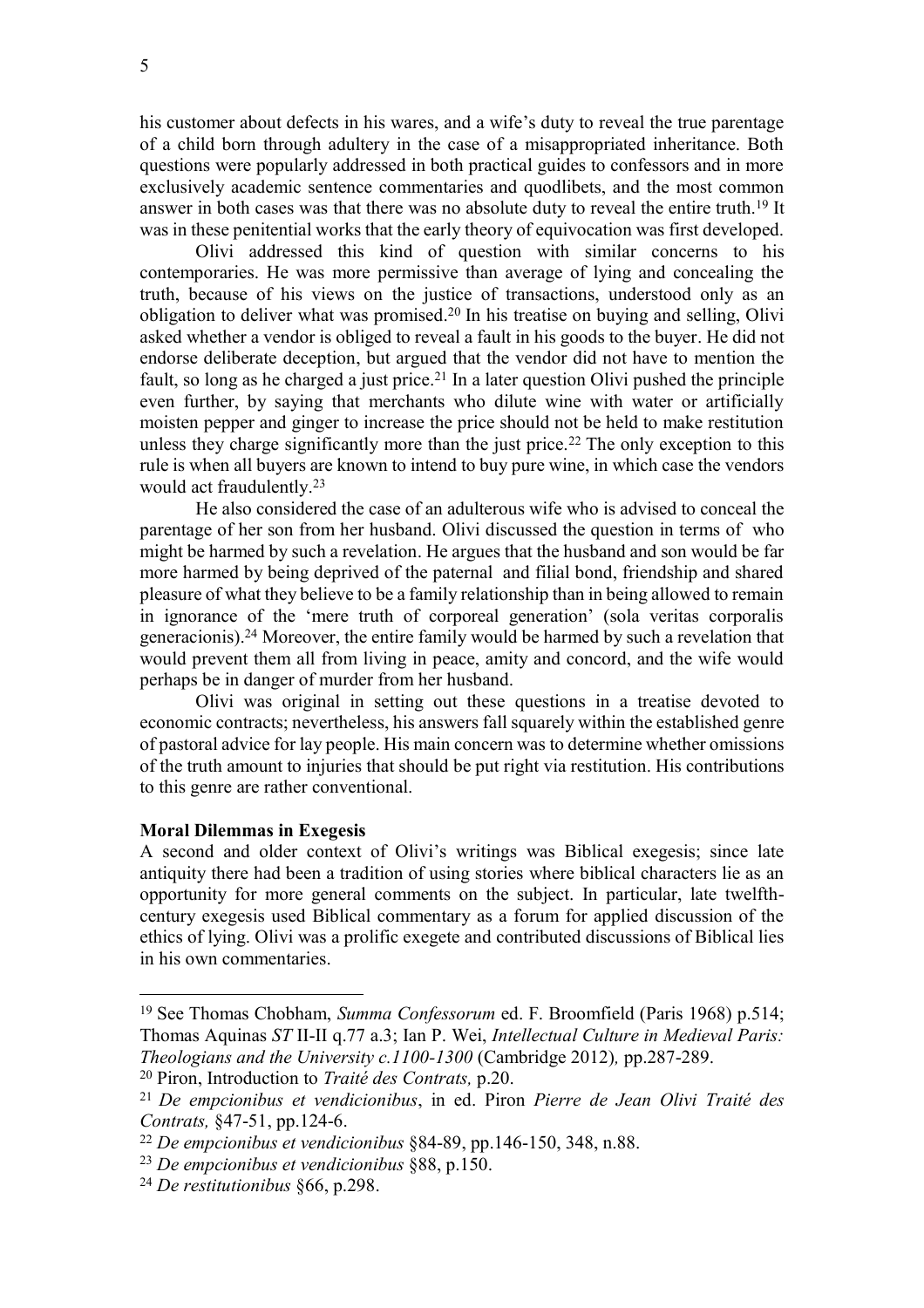In many sections of the Bible, prophets and patriarchs appear to tell a lie. To name only a few examples, when Abraham travelled into Egypt with Sarah, he asked her to tell the Egyptians that she was his sister, so that they would not kill him (Gen 12:15), when Joseph encountered his brothers seeking grain in Egypt, he accused them of being spies, although he knew this was not the case (Gen 42:9), and even Jesus 'feigned to go on further' when he walked with two travellers on the road to Emmaus (Luke 23:28). In patristic times, these stories were the subject of controversy; the Manicheans pointed to stories of patriarchs apparently lying and committing bigamy in justification of their rejection of the Old Testament – they claimed that since patriarchs were sinful, the Old Testament could not truly be scripture.<sup>25</sup> Within the church, opinion was split between theologians, including Jerome and Ambrose, who argued that these stories taught that lying could sometimes be justified, and Augustine, who said that lying was always wrong.<sup>26</sup> In his own exegesis, Augustine sought to explain away the lies of the patriarchs by claiming in each case that the patriarch in question was in fact telling the truth. Thus, he argued that when Abraham asked Sarah to say she was his sister, he was not asking her to lie, since she was in fact his half-sister, and when Joseph called his brothers spies, he was talking conditionally, really meaning that they would be punished as spies, if they did not prove their innocence.<sup> $27$ </sup> When, in the twelfth century, the monks of Laon compiled the *Gloss* to the Bible, they chose to include many of these fourth-century discussions of lying. A tradition of treating Bible stories as a cue for discussing lying and equivocation was transmitted into the high Middle Ages.

The golden age of Bible commentary as practical morality came at the turn of the twelfth and thirteenth century, among the Parisian scholars known as 'Masters of the Sacred Page'. <sup>28</sup> What characterised these scholars was an interest in finding relevant and pragmatic meaning in the Bible; in the words of Beryl Smalley, they intended, by their Bible study, 'not to help the religious in his meditations, but to train the scholar for an active career.'<sup>29</sup> In their exegesis, they combined the interest in moral dilemmas suggested by the Biblical narrative with a lively sense of the implications of these lessons in their own lives. When they discussed stories about lying, the masters questioned the standard Augustinian interpretation and considered the moral lessons from the Bible in the context of late twelfth-century political and economic life. Thus, in Joseph's deception of his brothers, Peter the Chanter saw a model for twelfth century legal procedure against fraud,<sup>30</sup> and Stephen Langton compared Judith's deception of

<sup>25</sup> Augustine, *Contra Faustum*, ed. J. Zycha, *CSEL* 25 (Vienna, 1891) XXII.5, pp.594- 595.

<sup>26</sup> Boniface Ramsey, 'Two traditions on lying and deception in the ancient church' *The Thomist* 49.4 (1985): 504-533.

<sup>27</sup> *De Civitate Dei,* ed. B.Dombart and A.Kalb, *CCSL* 47-8 (Turhnout, 1955), XVI.19, p.522; *Quaestionum in Heptateuchum Libri VII*, *CCSL* 33 (Turnhout 1958), q.139, pp.53-4.

<sup>&</sup>lt;sup>28</sup> Beryl Smalley, *The Study of the Bible in the Middle Ages*, (Oxford 1952 3<sup>rd</sup> edn 1984) pp.196-263.

<sup>29</sup> Smalley, *The Study of the Bible,* p.249.

<sup>&</sup>lt;sup>30</sup> The Chanter compared Joseph's decision to keep his brothers imprisoned, only sending Benjamin to fetch his father to attest to their innocence, to the practice in his own day of requiring a pledge from those appealing lawsuits that they would follow through with their appeal. London, British Library MS Royal 2 C VIII, f.34vb, after the lemma 'in vinculis', i.e. the threat that the brothers will be kept in chains while one is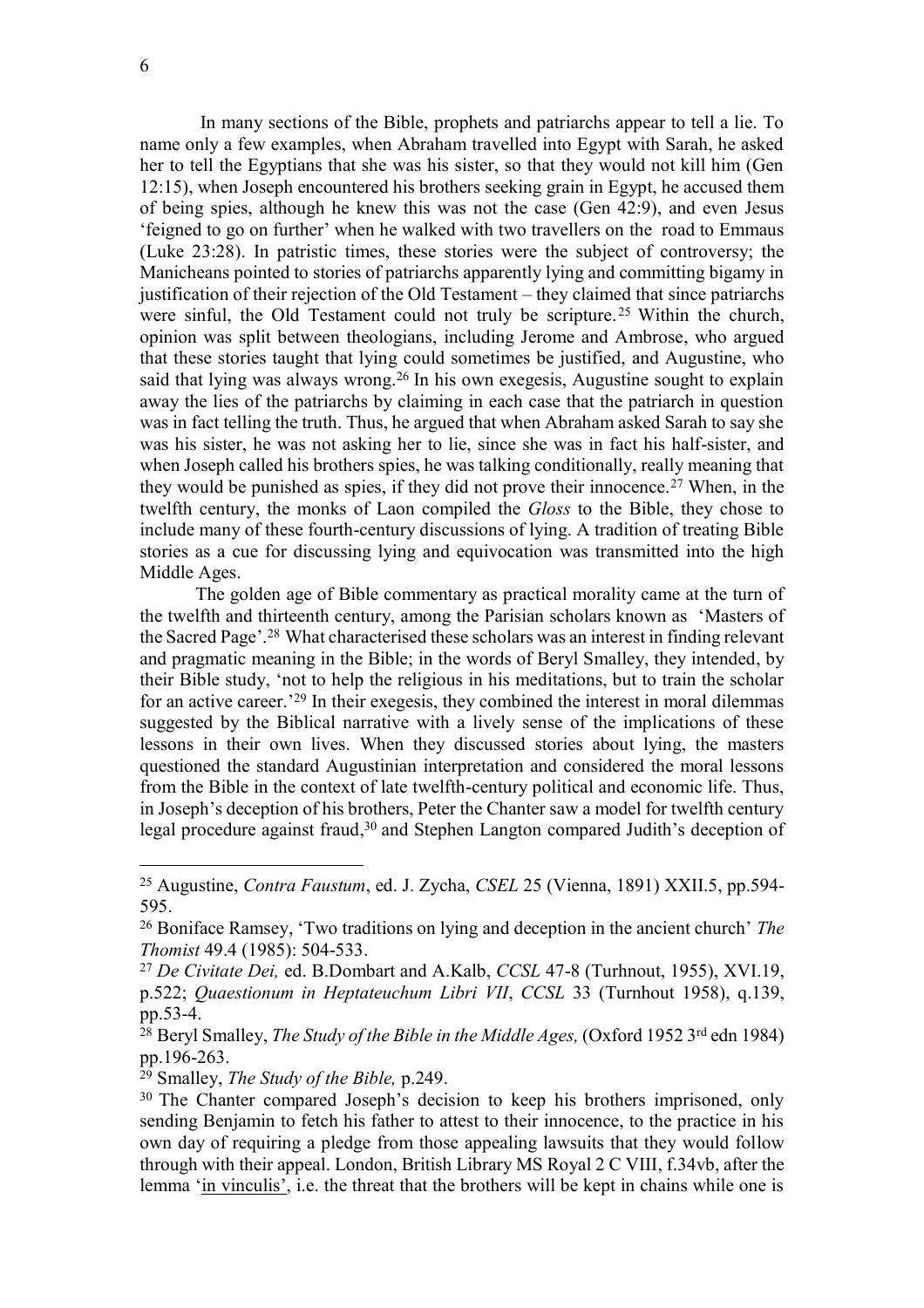$\overline{a}$ 

the tyrant Holofernes to the bishop Thomas Becket's secret holiness in the face of corrupt secular power.<sup>31</sup> Stephen Langton and Peter the Chanter's commentaries were popular throughout the following centuries.<sup>32</sup> In the thirteenth century, the tradition for including practical moral doctrines in Bible commentaries continued. 33

Olivi's Bible commentaries include both ample discussion of deceiving Biblical characters and Langtonian comparisons of the moral decisions of the patriarchs with life in the contemporary church. When he commented on the story of Abraham sacrificing Isaac, Olivi compared Abraham's evasive words to those of a confessor speaking under oath. When Abraham, just before climbing the mountain to sacrifice Isaac, tells his servants, 'we will return to you' (Gen 22:5), he appears to lie, since at that point he was expecting to come back alone. Olivi said that supernatural counsels from God are excepted from normal human speech, and should not be referred to. A priest who is asked about what was said to him in confession denies what he knows, but is not considered to lie, and similarly (it is implied) Abraham's silence on his intentions to sacrifice Isaac should not be considered a deception.<sup>34</sup> This use of analogy is very similar to that of the twelfth-century masters; the point was to show that the rule of justified silence of sacramental matters holds just as much for the patriarchs as for his own times. Again, when commenting on Joseph's deception of his brothers, Olivi commented that Joseph's statement 'you are spies' should be understood as a trial of his brothers, intended to trick them into telling their secrets. He commented that 'this means of speaking can sometimes be used for a good reason by the wise, particularly by a judge and most of all by a prophet, Joseph being both of these.'<sup>35</sup> Olivi also answered a question on Judith, explaining her apparently deceptive speech as a series

sent home to fetch Benjamin, 'Argumentum de exigenda cautione ab appellantibus quod appellationem prosequantur.'

<sup>&</sup>lt;sup>31</sup> Cambridge Peterhouse College MS 112, f.161ra, Next to the lemma 'Quae ego sum' (Judith 12 :13) 'Sic viri sancti fallunt mundum de gestu et habitu exteriori (*sic.*). necnon faciem quod mundo placet, sed in animo mundum contempnunt, ut beatus Thomas qui gloriosus videbatur in occulis homini et amare mundana. Tamen ea contempsit et parvipendit vanitatem seculi.'

<sup>&</sup>lt;sup>32</sup> Stegmüller lists numerous extant manuscripts especially of Stephen Langton's Bible commentaries from the twelfth and thirteenth centuries; *Repertorium Biblicum Medii Aevii* (Madrid 1949) 5.7744-7765.

<sup>33</sup> See Beryl Smalley, *The Gospels in the Schools c.1100-c.1280* (London Ronceverte 1985) pp. 135-136, 187-8, 251-254 for comments on the applied ethical thought of thirteenth century commentators.

<sup>34</sup> *Super Genesim* (22:5), pp.399-400: 'Sicut enim supernaturalia miracula sunt excepta a communi lege loquendi, sic supernaturalia et occulta et inusitata Dei consilia et mandata. Nec oportet quod sciens illa semper secundum illa loquatur, maxime quando novit hoc non expedire neque decere nec Deum hoc velle, sed sufficit quod loquatur hominibus secundum communem cursum et secundum communem notitiam. Iuxta quod et sacerdotes dicunt aliquando de sacramentaliter sibi confessis et notis quod nesciunt illa. Et tamen in hoc non mentiuntur nec reputatntur mentiri.'

<sup>35</sup> *Super Genesim* (42:9) p.559: 'Tertio potest dici quod Ioseph in his et consimilibus non loquitur assertorie sed solum temptative et probative ut sic sub tali modo temptativo occasiones accipiat capiendi eos et veniendi ad eorum secreta quasi ad sibi ignota. Talis autem modus loquendi potest aliquando ex rationabili causa assumi a sapiente et praecipue a iudice et potissime a viro prophetico qualis utique Ioseph erat.'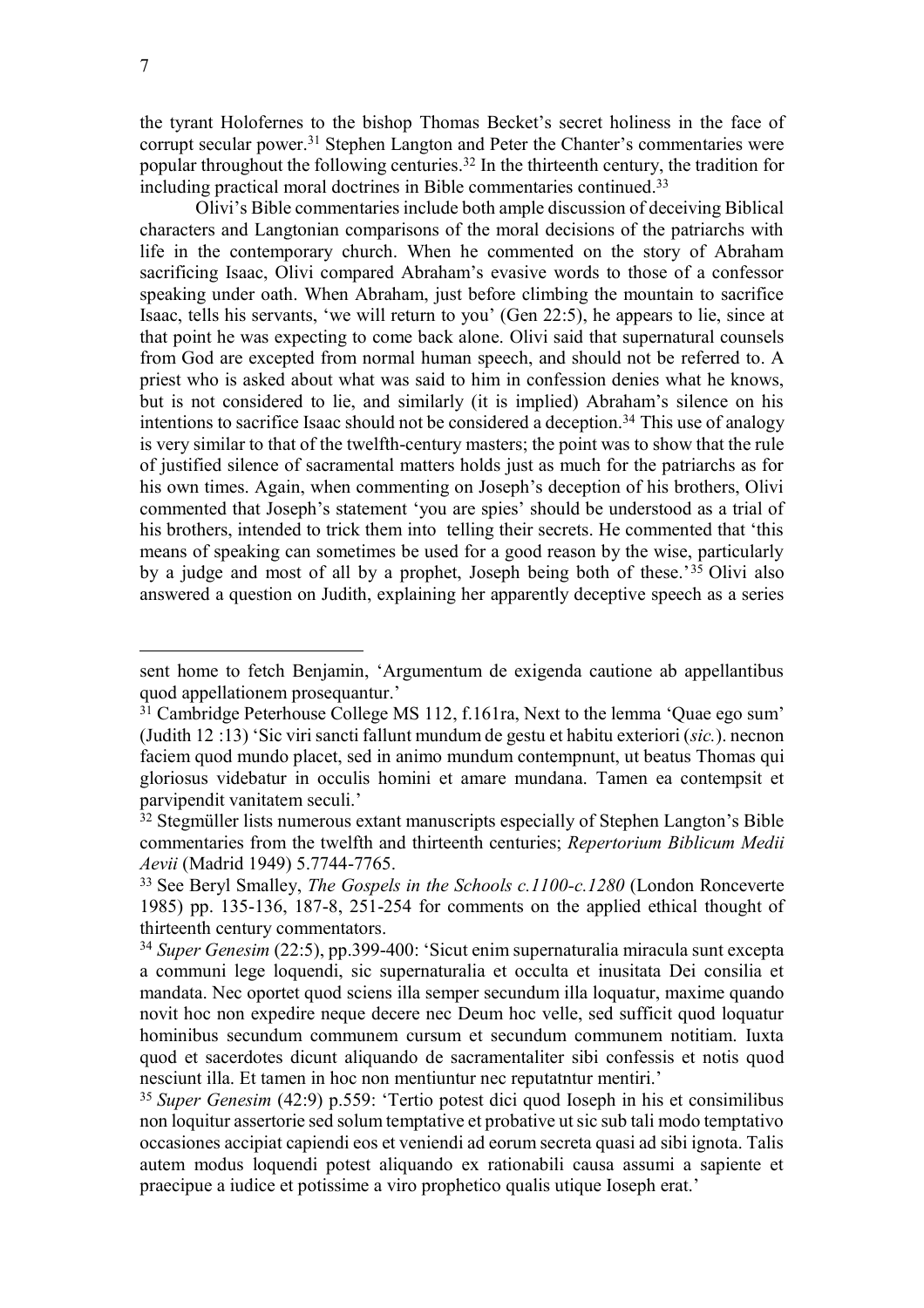of equivocations, comparable to divine communication with men. <sup>36</sup> Olivi used the Bible story to state moral rules about a justified form of deception admissible only to those in a position of authority. His perspective combines the interest of a teacher who wishes to bring the Biblical text to life for his students, and a reformer living within Christian institutions.

## **Olivi's Casuistry**

Olivi's most original thought on lying was in his quodlibets, in which he brought philosophical concerns to Biblical and pastoral dilemmas. He sought to give a rational explanation why equivocation and deliberate deception could sometimes be justified, whilst lying was always wrong. He devised explanations that would be equally applicable to the patriarchs and to the cases of conscience taken from penitential literature. It was here that Olivi developed his arguments on equivocation and mental restriction that bear the most resemblance to the later doctrine that became well-known in confessor's manuals.

In his fourth quodlibet, Olivi was asked, 'If someone goes to a certain place, where he has dealings with someone concerning some matter, and, in order to conceal it, intends to say some prayers there, so that when asked, he can say, 'I went there on account of praying'; whether he would be lying in saying this?'<sup>37</sup> Olivi takes the question to be analogous to the problem of Samuel who told Saul that he was going to Bethlehem to make sacrifices, when in fact he was going in order to chose David as king,<sup>38</sup> and Moses and Aaron telling Pharaoh that they were going into the desert in order to make sacrifices, when they were really planning to escape to the promised  $land.<sup>39</sup>$ 

At the outset, Olivi makes it clear that lying is never permitted and that deception is only allowed in order to protect an innocent from being killed. It would not be right to use equivocation habitually or fraudulently, for example in commercial transactions, law courts or any occasions when one is required to tell the whole truth.<sup>40</sup>

The idea that equivocation is only permitted when used to save someone's life appears also in Olivi's commentary of Genesis, when he discusses Abraham's deception of Abimelech. Abraham had told Abimelech that his wife Sarah was his sister. In the Bible story, Abraham excuses himself for the deception on the grounds that Sarah could truly be called his sister because she was related to him on her father's side (Gen 20:12) and because he was afraid when he arrived in Abimelech's kingdom that he would be killed because of his wife (Gen 20:11). Olivi took it that Abraham had

<sup>36</sup>*Quaestiones Textuales* (ed. Venice 1509) q.10 *Queritur de Judith an in hiis que pro lieratione sui populi fecit aliquot modo peccavit*, f.37vb-40rb; it has not been possible to include a full discussion of this text here.

<sup>37</sup>Quod 4.10, pp.235-239, 'An vadens ad aliquem locum, ut ibi cum aliquo aliqua tractet, et ad hoc celandum vult ibi orare, ut scilicet si interrogetur possit dicere: Ego ivi illuc causa orandi; an scilicet talis hoc dicendo mentiatur?'

<sup>38</sup> 1 Samuel 16

<sup>39</sup> Exodus 5; \*Quod 4.10 ll.25-39.

<sup>40</sup> Quod 4.10 ll.39-45. 'Dicendum quod vere absque mendacio et duplicitate potest hoc fieri et dici, et precipue ubi hoc fit intentione sancta et divina, ne detur pestiferis occasio malignandi. Unde sub tali modo loquendi licitum est occultare innocentem ne occidatur. Si quis tantum his dolose et consuetudinarie aut ex causa levi vel vitiosa uteretur, puta ad deceptorie mercandum vel in iudicio ad fallendum vel a subticendum veritatem quam ibi dicere tenetur, tunc patenter et malitiose peccaret.'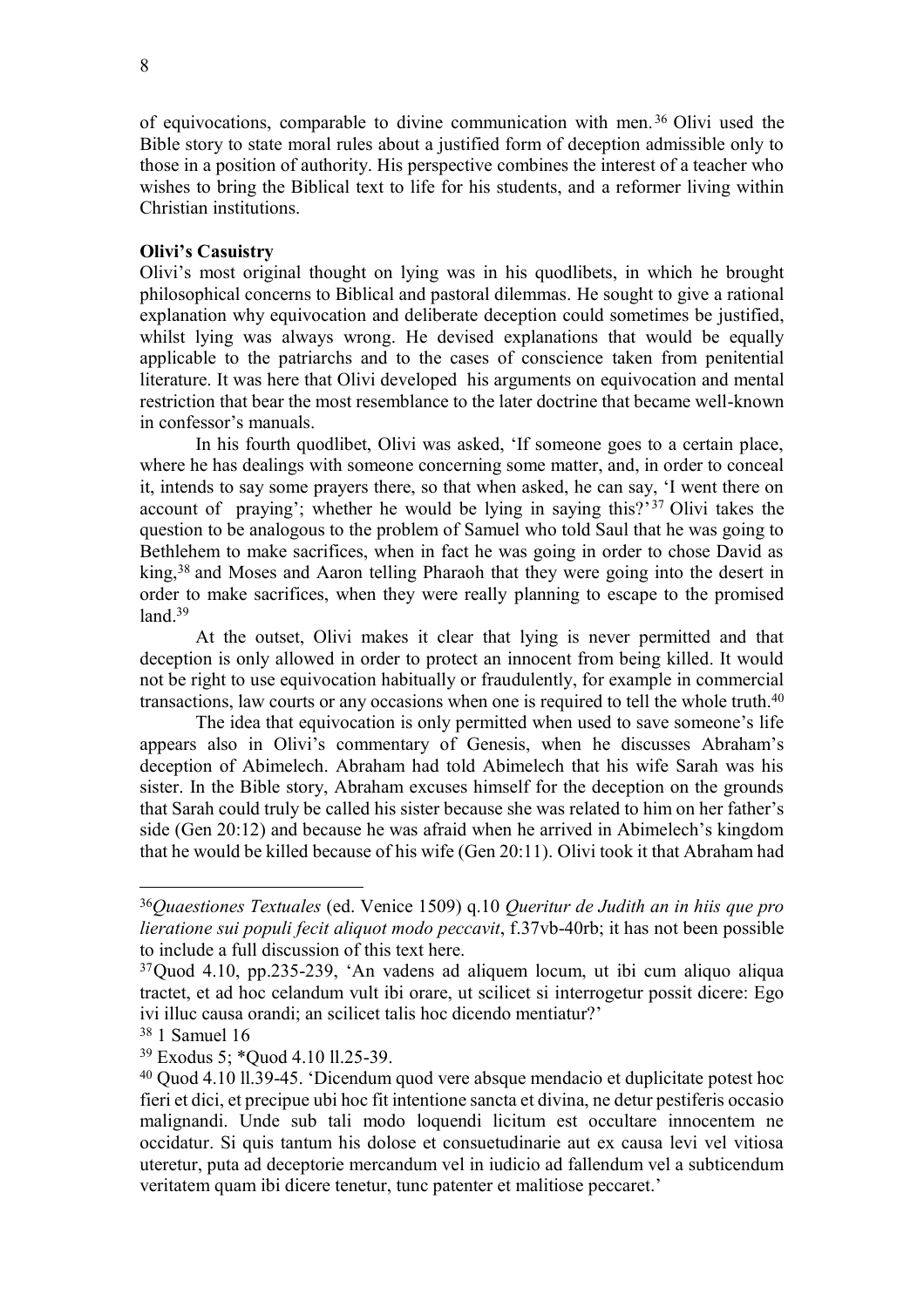justly equivocated. Commenting on Abimelech's reproach of Abraham, 'What is this trick that you have played on us? […] You have treated us amiss', Olivi adds, 'What [Abimelech] says would be true if Abraham had not had reason to presume that they would kill him if he said that Sarah was his wife'.<sup>41</sup> The implication is that Abraham's equivocation could only be justified when he was in fear for his life.

Returning to the quodlibet, Olivi sees a second issue in the problem; given that a deception is notionally permitted to save a life, more specifically, is equivocation a permissible category of deception? In answer of the second problem, he uses three arguments to show why equivocation is distinct from lying. He needs to establish that the claim 'I went there on account of praying' is indeed the literal truth in that situation, and that what is misleading about it is morally acceptable. His arguments are as follows.

- 1) There is no obligation to tell the whole truth, especially a truth that should definitely remain hidden. 42
- 2) The phrase 'doing something on account (causa) of something' is ambiguous. It could equally be said that the cause of a bell was the forging fire and the tune, even though neither can be said to be the principal cause. So, to say 'I went there on account of praying' when in fact you mean that it was a secondary reason for going ( i.e. you would not have gone unless you went under that pretext) is a valid use of the words 'on account of'. <sup>43</sup>
- 3) Whenever someone tells the truth or even remains silent when there is no obligation to tell the whole truth, his speech cannot be inherently (per se) deceptive. Therefore the listener is deceived by his own faulty inference, rather than any defect in the word, in so far as he thinks that the words mean something different from what they really signify. Words have many meanings in addition to their principle meaning, and sometimes the consequence inferred is not necessary, but only probable. And so, if someone takes a probable consequence of words for a necessary, or a certain meaning for the first and only meaning, he is deceived by his own inference.<sup>44</sup>

<sup>&</sup>lt;sup>41</sup> Super Genesim, in Peter of John Olivi on Genesis, ed. David Flood (St. Bonaventure NY, 2007) p.380, (20:9); 'Hoc quod dicit verum esset si Abraham non habuisset rationem praesumendi quod interficerent eum si dixisset Saram esse suam uxorem.'

<sup>42</sup> Quod 4.10*.* ll.47-9. 'Primum est, quod nullus de dicto suo tenetur dicere omnem veritatem, et precipue illam quam debet valde celare.'

<sup>43</sup> *ibid.* ll.49-55 'Secundum est, quod multa sunt genera causarum quibus vere competit nomen cause; unde vere dicitur quod ignis conflans fuit causa campane, et similiter quod modulus fuit causa eius, et tamen neutrum horum fuit principalis causa eius, sed solum instrumentalis, vere etiam dicitur metallum fuisse causam eius, et tamen non fuit causa efficiens sed materialis. Causa etiam secundaria vere dicitur causa, licet non sit causa prima.

<sup>44</sup> *ibid.* ll.55-64. 'Tertium est quod, si ex veritate mei dicti aut ex sola subticentia alicuius veritatis meo dicto annexe, attamen non ex debito iuris dicende, quis fallatur, non fallitur per se, sed solum per accidens a predictis; quia nullum verum inquantum verum, habet per se fallere. Unde ille potius fallitur a defectu sue proprie estimative, per quam aliud estimat contineri in dicto quam contineatur. Nam, preter directum et principale significatum locutionis, multa sunt ibi per consequentiam significata; et consequentia aliquando non est necessaria, sed solum probabilis. Et ideo, si quis tunc sumat probabilem pro necessaria, aut tale consignificatum pro primo et proprio significato, seipsum fallit.'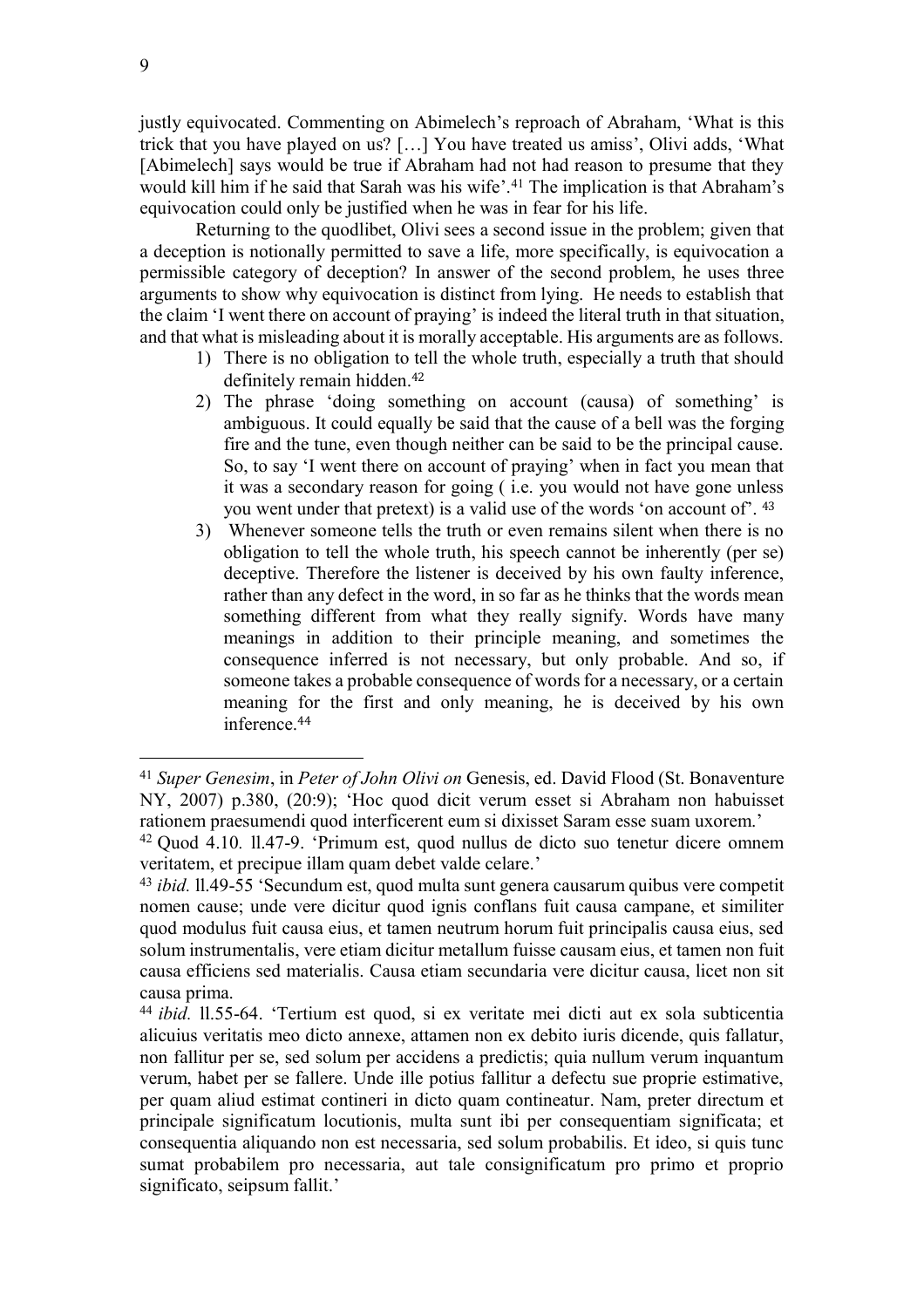Olivi touched on the question of responsibility for a misunderstanding when language is ambiguous in another Biblical quodlibet, and gave a more nuanced answer than in the case above. He was asked whether Joshua and the Israelites were obliged to keep their oath of peace to the Gabaonites.<sup>45</sup> The story goes that in order to avoid destruction at the hands of Joshua's army, the Gabaonites resorted to a ruse.<sup>46</sup> They disguised themselves and their donkeys to appear as if they were at the end of a long journey from Egypt, and went to Joshua, saying that they had come from a distant country to make an alliance. Joshua made a treaty of peace with them and ratified it by oath. When the Israelites found out that the Gabaonites in fact did come from the promised land, they kept their oath of peace, but made the Gabaonites servants.

Olivi thought that the fact that the Gabaonites entered the treaty using deceptive words had direct implications for whether the Israelites were obliged to keep their oath. Did the Gabaonites in fact enter into the treaty on false pretences? On one hand, Olivi pointed out that the Gabaonites did not actually say that they had travelled from Egypt, nor did they explicitly say they were not from the promised land, only that they had 'come from a distant country'. <sup>47</sup> To this extent, they did not directly deceive the Israelites, and so the sworn peace treaty between the two sides was valid. On the other hand, Olivi acknowledges that, understanding their words according to common usage, the Gabaonites did lie when they said that they came from a distant land (even though their words had a spiritual meaning). <sup>48</sup> Moreover, the Gabaonites knew that the Israelites did not want to enter into pacts with tribes from the promised land, so that it could be said that they violated an implicit condition in the treaty.<sup>49</sup> Olivi concludes that these last two considerations go some way to cancelling the Israelites' obligation to keep the oath (Olivi's words are that it was not a fully obligatory oath).<sup>50</sup> He decides in the end that the Israelites were actually obliged to keep peace with the Gabaonites, not on account of the oath, but because the Gabaonites were moved by fear of God in making the treaty, and it would be impious to wipe out a whole people wishing to worship one God. 51

This is a more nuanced account of responsibility for misapprehension in cases of equivocation. Olivi thinks that the Gabaonites are only partially guilty of deception and lying: they did not actually state a falsehood, but allowed one to be understood. In consequence, their peace treaty was only partially valid. Considerations of what might reasonably be understood by the Israelites are in play, as well as the narrower question whether they in fact told a falsehood. Implicitly, Olivi seems to consider that the

<sup>45</sup> Quod 2.1, pp.86-90; 'An Iosue et Israelite tenerentur servare iuramentum pacis prestitum Gabaonitis'

<sup>46</sup> Joshua 9.

<sup>47</sup> Quod 2.1, ll.33-4; 'Secundum est, quia non dixerunt expresse se non esse de terra Israelitis premissa, sed solum quod erant de terra valde longinqua.'

<sup>48</sup> *ibid.* ll.50-54; 'Primo scilicet, quia illi secundum communem intelligentiam verbi mentiti sunt se venisse de terra valde longinqua, quamvis spiritualiter esset verum […]'. <sup>49</sup> Quod 2.1, ll.55-59; 'Secundo, quia Israelite non intenderant iuratorium fedus cum eis iniri, nisi subintellegendo quod non essent de terra promissa; quod quamvis in ipso actu iurandi non expresserint, prius tamen hoc expresserant dicendo eis: *Ne forte in terra que nobis sorte debetur, habitetis et non possimus fedus inire vobiscum.'* (Jos.9:7) <sup>50</sup> *ibid.* l.70; 'non fuit plene obligativum iuramentum'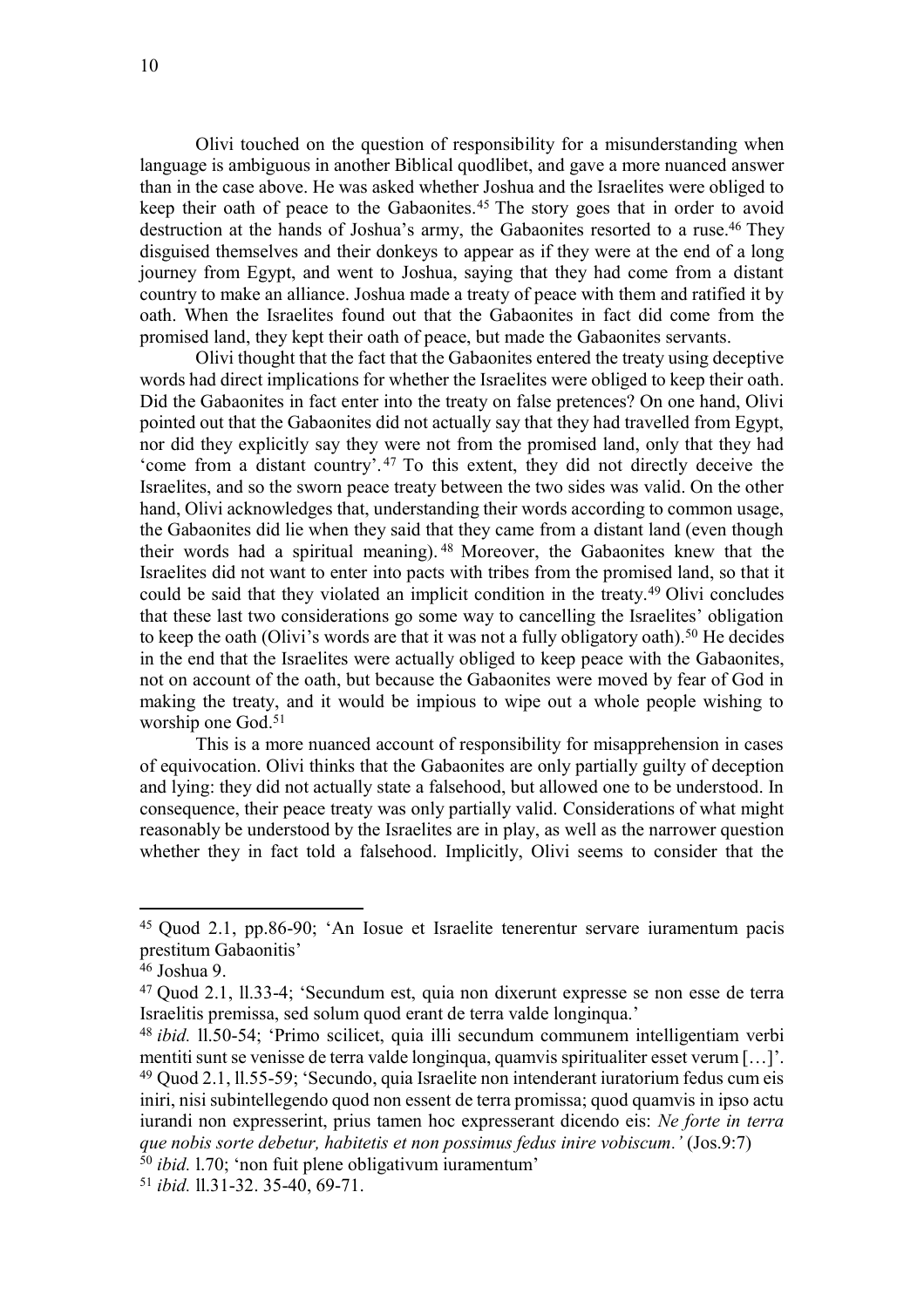Gabaonites' use of ambiguous language was at least partially justified; by so speaking they saved their own lives, and showed their willingness to lead a life of faith in God.

These two quodlibets offer a concrete account of how the principles described of licit equivocation can be theologically justified. The words must be truly ambiguous and in one sense true, and the person equivocating must only use this form of deception to save a life. Olivi applies greater academic rigour to the question of equivocation and deception than either his contemporary exegetes or theologians.

Olivi's thought about equivocation is interesting above all for its precision and coherence: his solutions were not substantially different from discussions of equivocation that went before, but he elevated the conversation from special pleading for an anomalous case to an intellectually satisfying theory of licit deception. Olivi's thought about speech under oath, on the other hand, was more original and distinctive. Olivi had a theory for the correct use and interpretation of oaths and testimony given under oath, which sprang from an unusual understanding of signification. It allowed him to explain some cases, in which priests appeared to speak a falsehood under oath, as occasions when words have a conventional, rather than a literal signification. These theories amounted to an early version of the doctrine of mental reservation.

Olivi was posed a question in his fourth quodlibet about the ethics of speaking the truth under oath; the familiar issue of the confessor asked under oath about crimes confessed to him. <sup>52</sup> This situation did not meet the conditions for permitted equivocation in Olivi's view because both problems deal with speech under oath, in which there is a higher obligation to tell the whole truth.<sup>53</sup> However, it did on the face of it seem to be a situation in which the priest must give an indirect or evasive answer. In order to explain why the confessor could justly deny any knowledge of crimes confessed to him, Olivi employed a theory of speech as common understanding.

As we have seen, earlier theologians had answered problems of this kind by suggesting that confessors and officials performed their duties in a separate persona from that in which they answered questions relating to their own conscience. Aquinas and Bonaventure had argued that the confessor hears confessions 'as God' and answers questioning 'as a man', and so speaks the truth when he denies any knowledge of crimes he has heard in confession. Similarly, Aquinas stated that a judge who knows by private knowledge that a defendant is innocent must nevertheless convict if the evidence brought to court requires this. The judge is acting in his persona as a public official, and not as a private individual, and so is not speaking a falsehood when he states that the defendant is guilty.<sup>54</sup>

Olivi reacted against these opinions. He objected that although the confessor hears the crimes in the persona of God, he nevertheless does hear them himself, just as we say that a legate judging on behalf of the pope, does himself make a judgment. It would not be true to say that the person confessing did not say he committed such

<sup>52</sup> Quod. 4.9, pp.231-234; 'An confessor, qui sub sacramentali sigillo confessionis audivit crimina alicuius, possit in iudicio vel in communi locutione dicere: Ego nihil mali audivi de eo vel ab eo, nec scio eum aliquod crimen commisisse.'

<sup>53</sup> He explicitly denies the relevance of simulation or ambiguous language to this problem: 'Quod autem talis sermo sit simpliciter verus probatur ex duobus…' Quod 4.9, l.33.

<sup>54</sup> *ST* IIa-IIae q.67 a.2.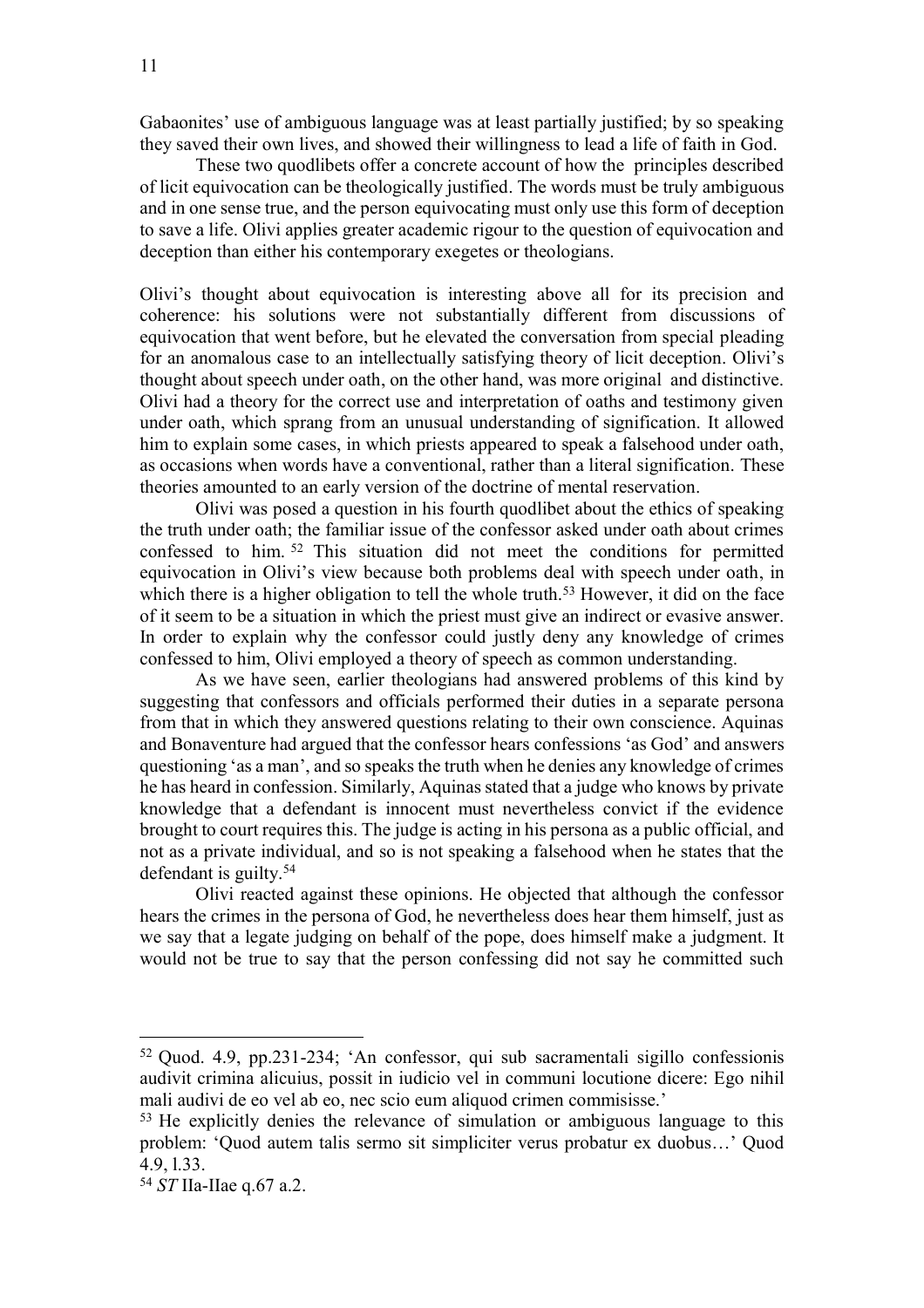crimes [to the confessor].<sup>55</sup> Instead, Olivi suggests that what the priest says under oath is true according to common understanding. If a priest who has heard of crimes under confession, and has not heard about them in any other context, he has truly heard them, yet he can truthfully deny knowledge of them under oath because everyone who hears his testimony will understand that he knows nothing of these crimes except for what he has heard in confession:

The common, correct and more certain interpretation of a word is that which is understood, and should be understood, rather and more correctly according to its common usage and its common signification than according to its particular and unusual [signification] […] But it is established that when we speak in an ordinary way about what we know about men in this life, we speak about human interaction considered in the ordinary way. When someone is interrogated according to due process, he is only interrogated concerning that to which he ought to respond according to the order of law. Thus, no one should understand a question or an utterance except insofar as it is within a framework of common sense and due process. And so when the confessor is interrogated about anything confessed to him, both he and everyone else should only understand this to be asking about what he knows by a common means (i.e. outside of the sacrament) and which is subject to human law. Therefore, when, by common means, he knows nothing ill of him, then most truly he can say that he knows nothing about him, for in the common usage of the word, and according to due process, it is implicit and should be taken for granted that he knows nothing in the way that it is asked about or should be asked about in the due process of law.<sup>56</sup>

Olivi says that language should be spoken and understood according to common usage. The confessor's denial is true according to common understanding; Olivi uses a superlative to emphasise the point – the confessor would 'most truthfully' (verissime) say that he does not know. Because everyone knows that a confessor must not talk about crimes confessed to him, when he denies knowledge of certain crimes, everyone should understand the significance of his testimony. Olivi takes into account the implicit

<sup>55</sup> Quod 4.9 ll.11-17, 'Quia quamvis in persona Dei eius crimina audiverit et sciverit, non propter hoc sequitur quin ipse audiverit, immo magis sequitur quod ipse audivit, sicut de legato iudicante vel mandante aliquid in persona Pape potius debet dici quod legatus hoc mandat, quam quod Papa mandat; et idem est de precone proclamante aliquid ex parte regis; et saltem non potest vere dici quod ille confitens non dixerit se talia crimina peregisse.'

<sup>56</sup> Quod. 4.9. ll.36-52. 'Secundum est communis et recta ac certior interpretatio sermonis, que potius et rectius sumitur et debet sumi secundum suum communem usum et secundum suam communem significationem quam secundum singularem et inusitatam. […] Constat autem quod cum communiter de noticia hominum huius vite loquimur, loquimur de humana conversatione in communi modo habita. Cum etiam secundum ordinem iuris aliquis interrogatur, non interrogatur nisi de eo quod secundum iuris ordinem debet respondere. Unde nullus debet interrogationem vel locutionem intelligere nisi secundum quod est informata communi sensu et ordine iuris; et ideo cum confessor interrogatur de aliquo sibi confesso, nec ipse nec alter debet hoc intelligere, nisi de his que scit via communi et que subest humano iuri. Quando ergo per viam communem et talem nihil mali scit de illo, tunc verissime dicit se nihil scire de eo; nam ex communi usu sermonis et ex communi ordine iuris subintelligitur et subintelligi debet quod nihil scit per viam debito ordine iuris interrogatam vel interrogandam. '